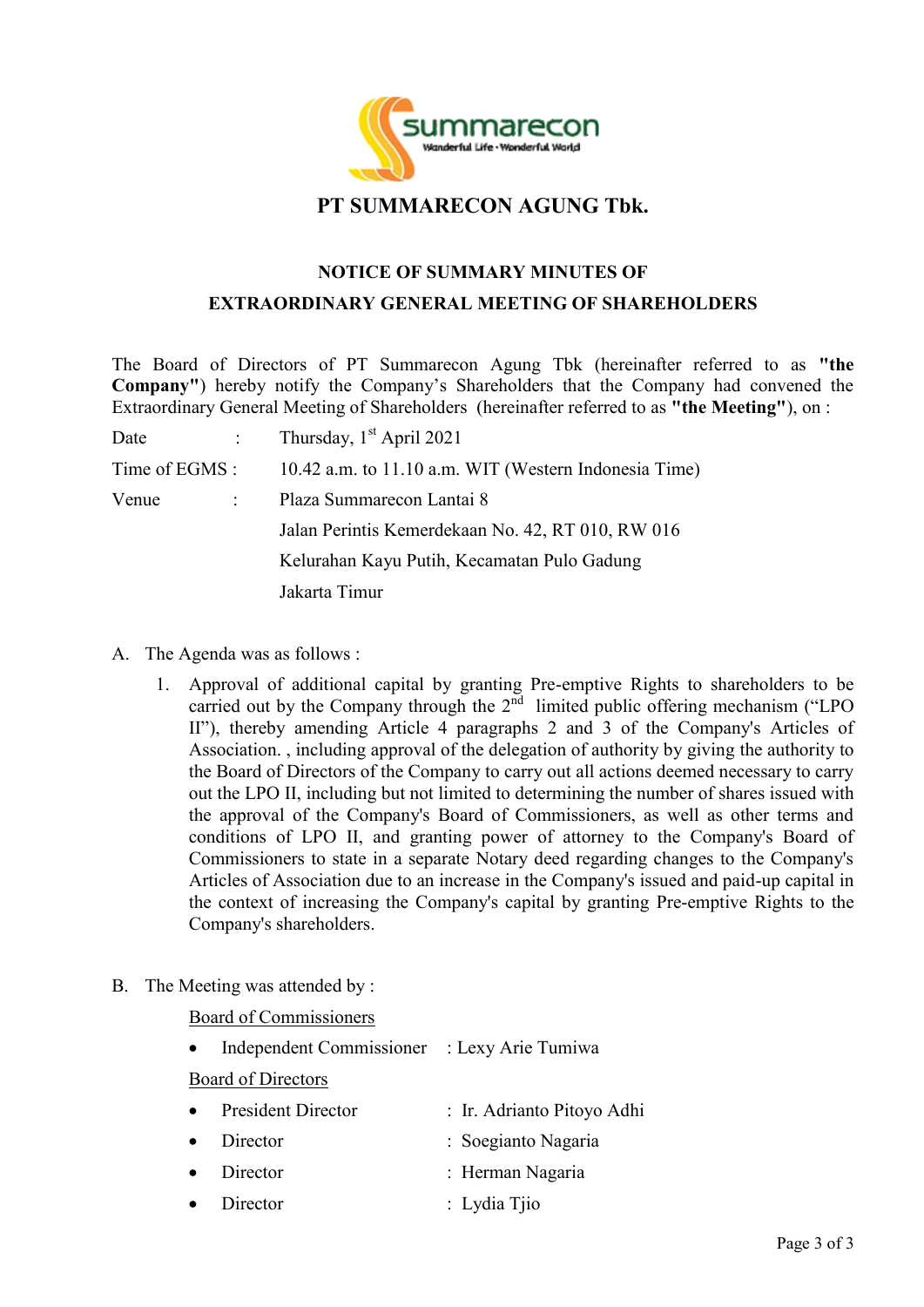- C. The Meeting was attended by shareholders and/or their proxy/representatives representing 10,893,327,082 shares with valid voting rights or equivalent to 75.508% of the total shares with valid voting rights which have been issued by the Company.
- D. Shareholders or their proxies are given the opportunity to ask questions and / or provide opinions regarding each agenda of the Meeting after the completion of discussion of that agenda of the Meeting.
- E. In the agenda of the Meeting, there were questions from the shareholders or their proxies.
- F. The procedure for passing of resolutions in the Meeting was as follows:
	- Resolutions shall be passed by mutual consent. When consensus is not reached, then it shall be decided by voting rights.
	- The voting is done with a show of hands, by those who voted abstain, and then followed by those who voted against. Shareholders who do not raise their hands are counted as having given their assent to the proposals.

| Agenda                                                         | Assent                                         | Dissent                               | Abstain       |
|----------------------------------------------------------------|------------------------------------------------|---------------------------------------|---------------|
| Additional<br>capital by<br>granting of Pre-<br>emptive Rights | 10,893,179,586<br>voting rights or<br>99.999 % | 147,496 voting rights<br>or 0.001 $%$ | 0 atau 0 $\%$ |

G. The results of the voting process were as follows :

The voting results are based on calculations made by PT Raya Saham Registra (the Securities Administration Bureau appointed by the Company) together with Notary Fathiah Helmi, S.H. (Notary appointed by the Company to prepare the Minutes of Meeting).

- H. The resolutions passed at the Meeting were as follows :
	- a. Granting of approval to the Company to issue shares with Pre-emptive Rights, up to a maximum of 3,606,695,420 (three billion six hundred six million six hundred ninety five thousand four hundred and twenty) shares with a nominal value of Rp100.00 (one hundred rupiah) per share through Capital Increase With Pre-emptive Rights II, and thereby amending Article 4 paragraphs 2 and 3 of the Company's Articles of Association;
	- b. To authorise the Board of Directors of the Company to take all necessary actions in connection with the Capital Increase With Pre-emptive Rights II and fulfill the requirements stipulated in the prevailing laws and regulations including capital market regulations, including but not limited to:
		- 1) Determine the exact number of shares to be issued under the Capital Increase With Pre-emptive Rights II and the exercise price for the Capital Increase With Preemptive Rights II with the approval of the Board of Commissioners.
		- 2) Sign the required documents including Notary deeds and registration statement documents to the Financial Services Authority.
		- 3) Determine the date of the Register of Shareholders entitled to Pre-emptive Rights.
		- 4) Determine the schedule for the Capital Increase With Pre-emptive Rights II.
		- 5) Determine the ratios of the shareholders entitled to Pre-emptive Rights.